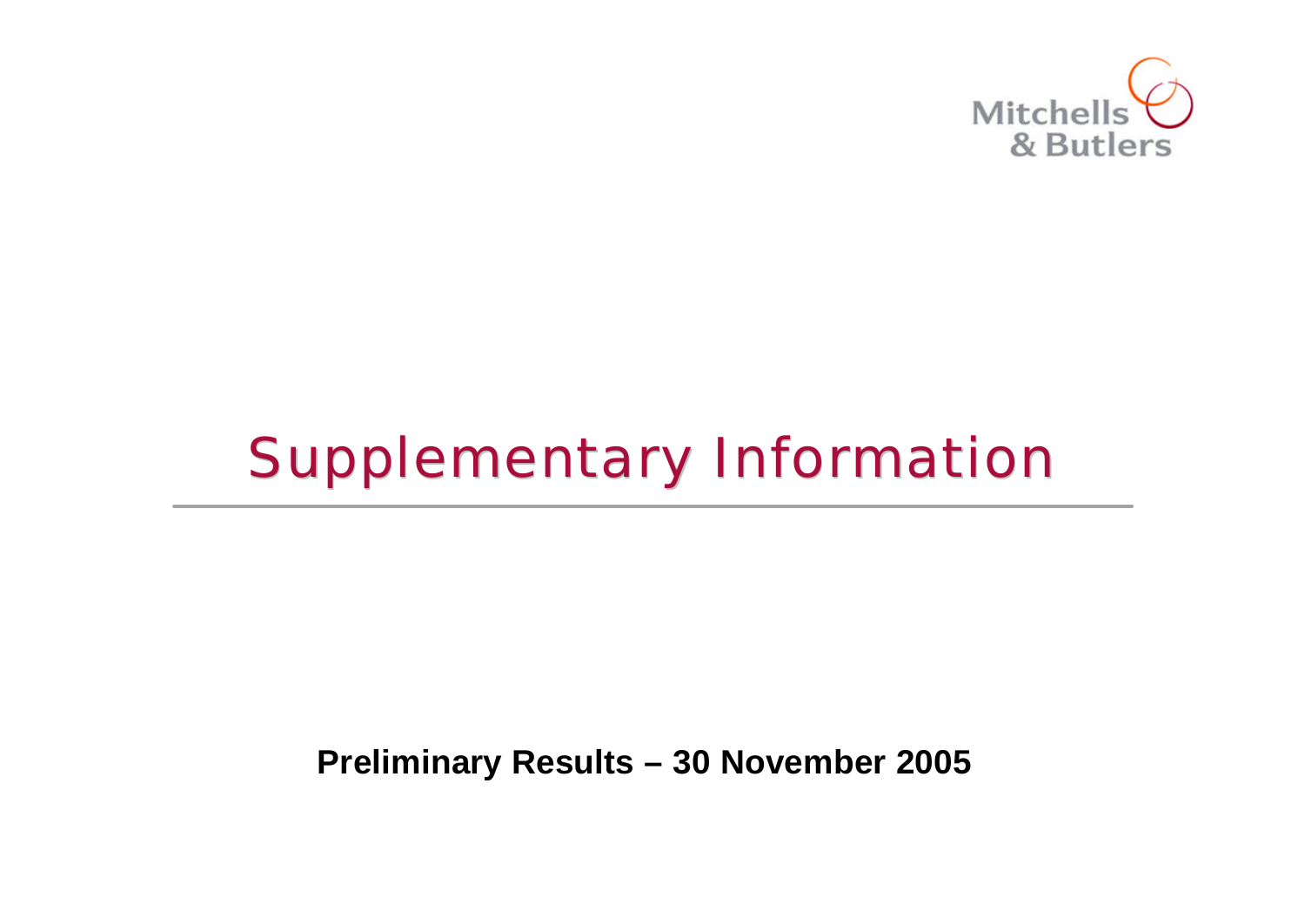

|                            | <b>Restaurants</b> | <b>Pubs &amp; Bars</b> | <b>Total</b> |
|----------------------------|--------------------|------------------------|--------------|
| <b>Food Sales</b>          | £384m              | £127m                  | £511m        |
| Food Sales Mix %           | 55.1%              | 13.3%                  | 30.9%        |
| <b>Drink Sales</b>         | £254m              | £705m                  | £959m        |
| <b>Total Sales</b>         | £697m              | £957m                  | £1654m       |
| <b>Operating Profit **</b> | £116m              | £180m                  | £296m        |

\* Excluding SCPD and for 53 weeks

\*\* Excluding exceptional items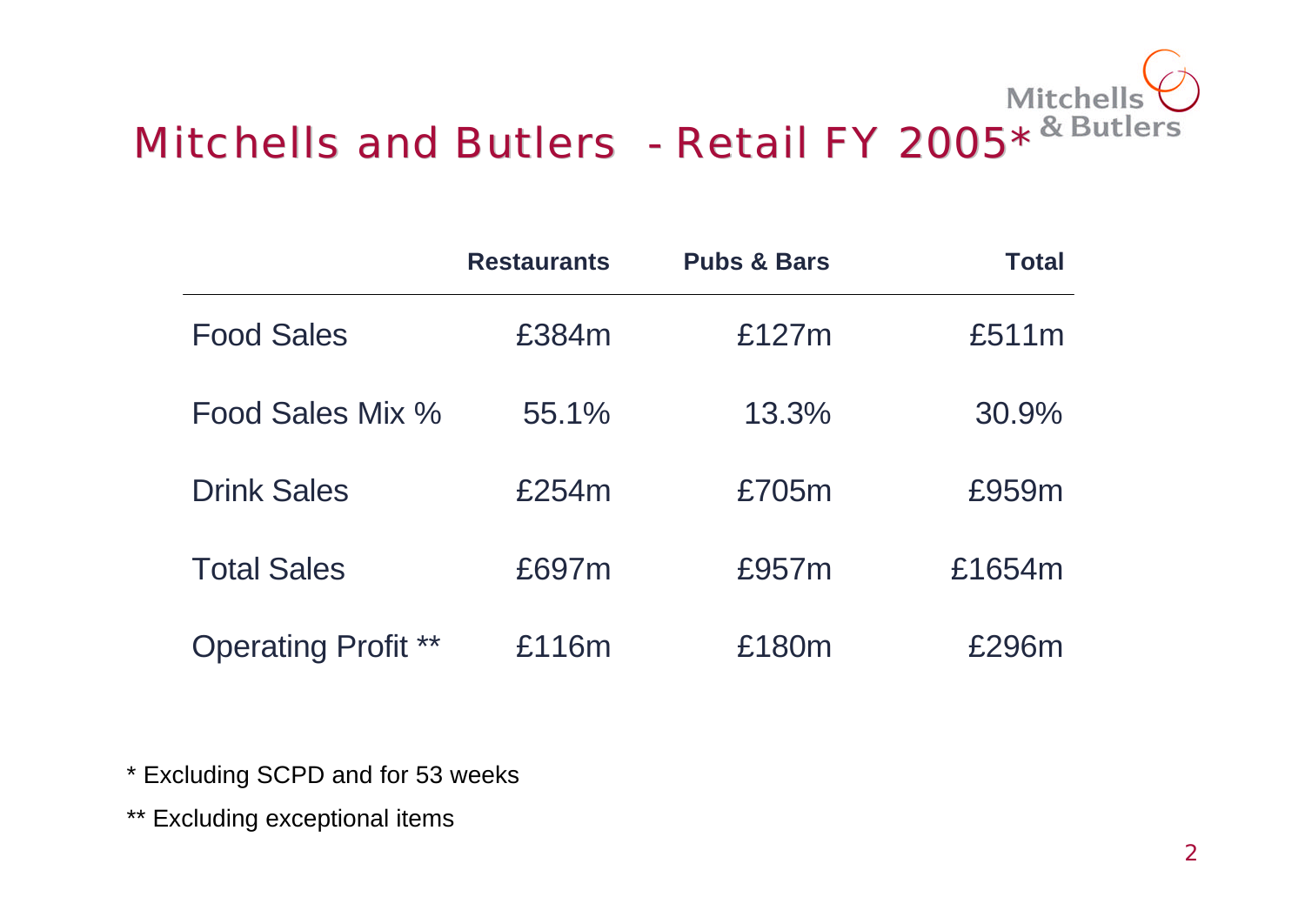### Mitchells and Butlers – Retail\* Sales Growth – FY 2005



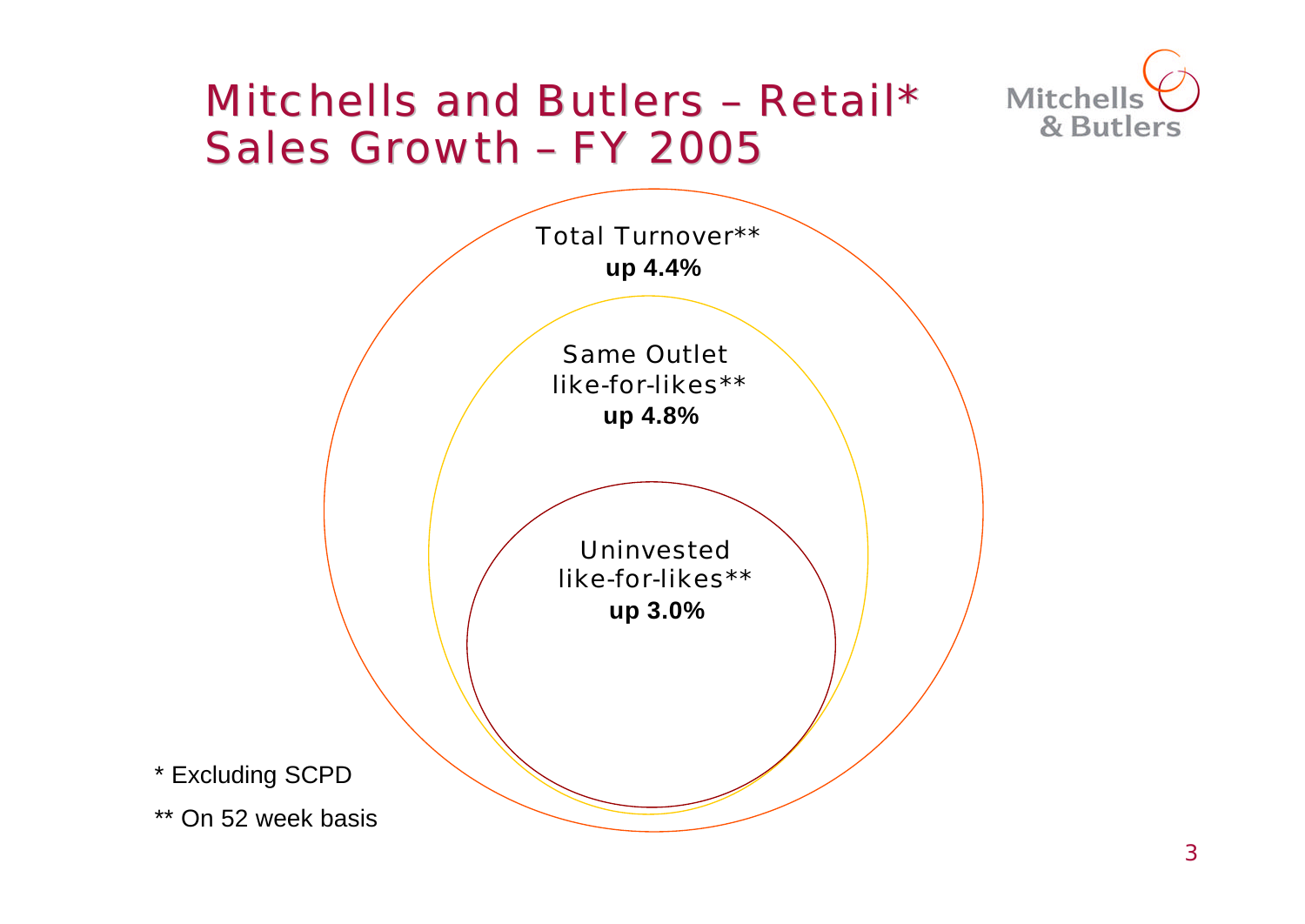

|                                            | $FY$ 05* | H <sub>2</sub> 05** |
|--------------------------------------------|----------|---------------------|
| <b>Same Outlet (Invested + Uninvested)</b> |          |                     |
| <b>Pubs &amp; Bars</b>                     | $+3.4%$  | $+3.8%$             |
| <b>Restaurants</b>                         | $+6.9%$  | $+6.1%$             |
| Total                                      | $+4.8%$  | $+4.7%$             |
| <b>Uninvested</b>                          |          |                     |
| <b>Pubs &amp; Bars</b>                     | $+2.1%$  | $+2.4%$             |
| <b>Restaurants</b>                         | $+4.4%$  | $+3.1%$             |
| <b>Total</b>                               | $+3.0%$  | $+2.7%$             |

\* 52 weeks

\*\* Wks 33-52 to exclude Easter from both periods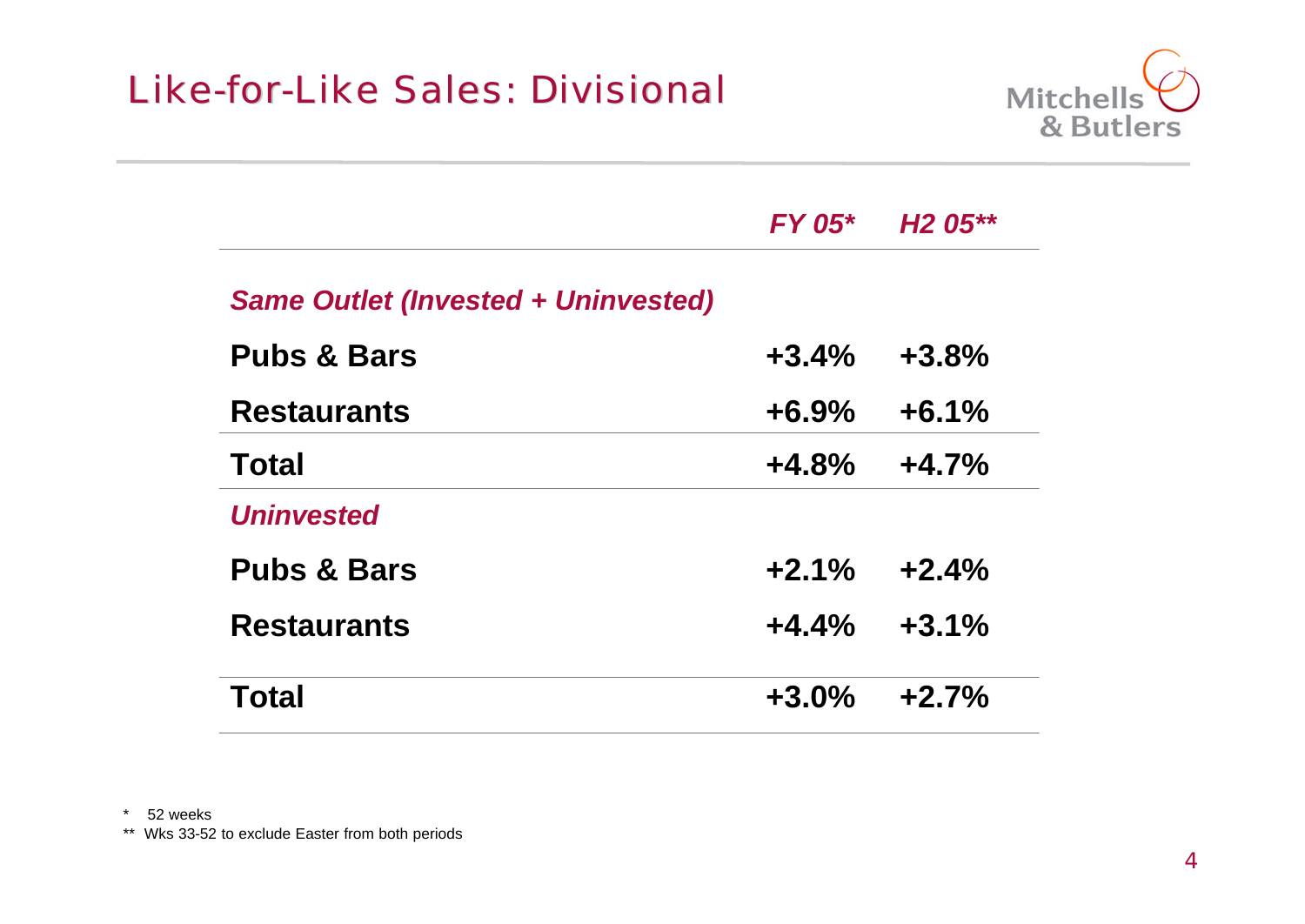

## Mitchells and Butlers – Retail FY 2005\*

|                             | FY 2005** | <b>FY 2004</b> |
|-----------------------------|-----------|----------------|
| Pub staff costs %age        | 24.2%     | 24.1%          |
| <b>Net Operating Margin</b> | 17.9%     | 17.5%          |
| <b>Expansionary Capex</b>   | £61m      | £57m           |
| <b>Maintenance Capex</b>    | £106m     | £93m           |
| Disposals                   | £57m      | £51m           |

\*Excluding SCPD

\*\* 53 weeks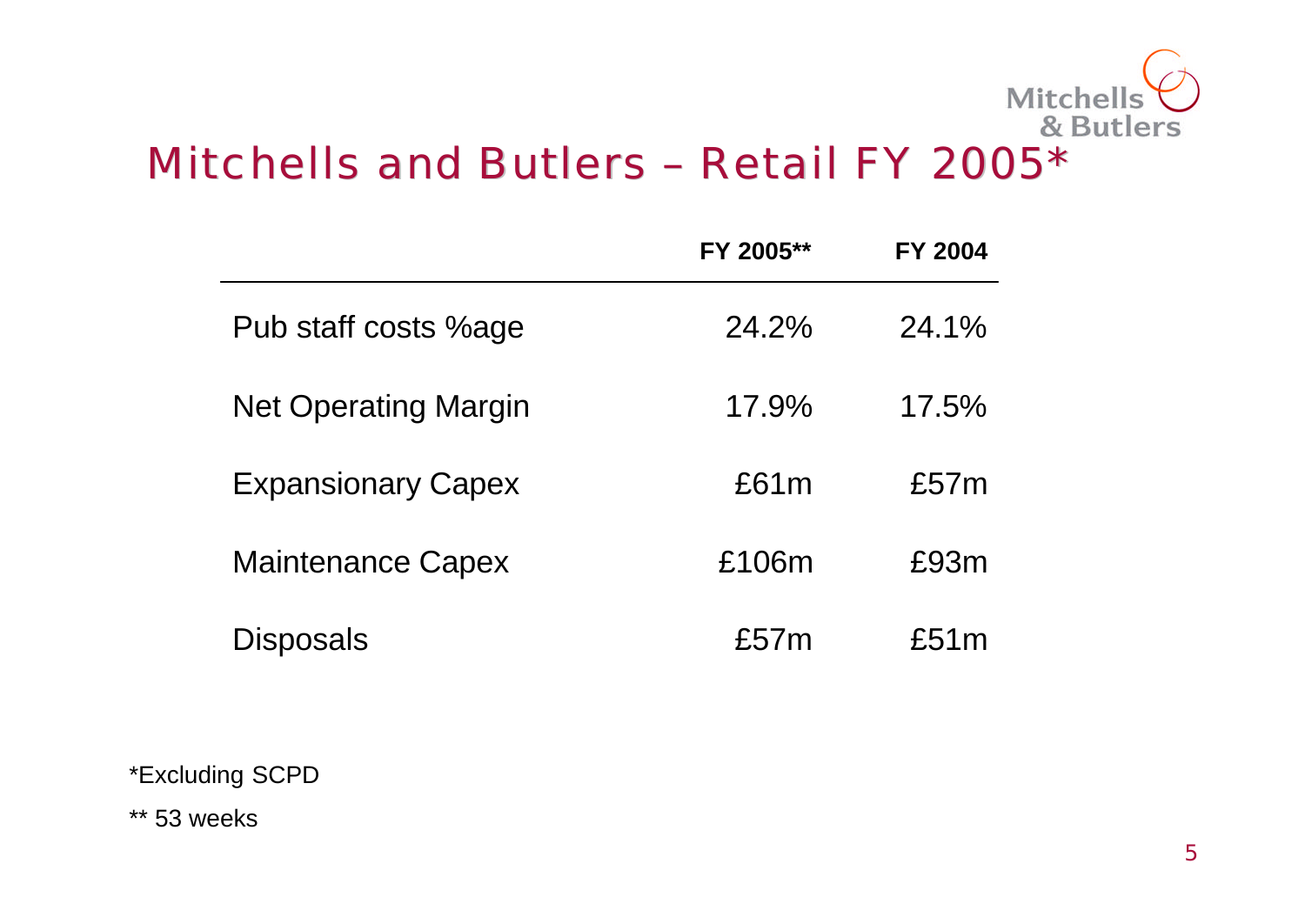

## Performance by Segment



#### **Note:**

\*Incremental ROI is an EBIT return on cumulative £1bn expansionary investment

over the last 15 years (UK only – excl. Hollywood Bowl)

\*\* 52 week basis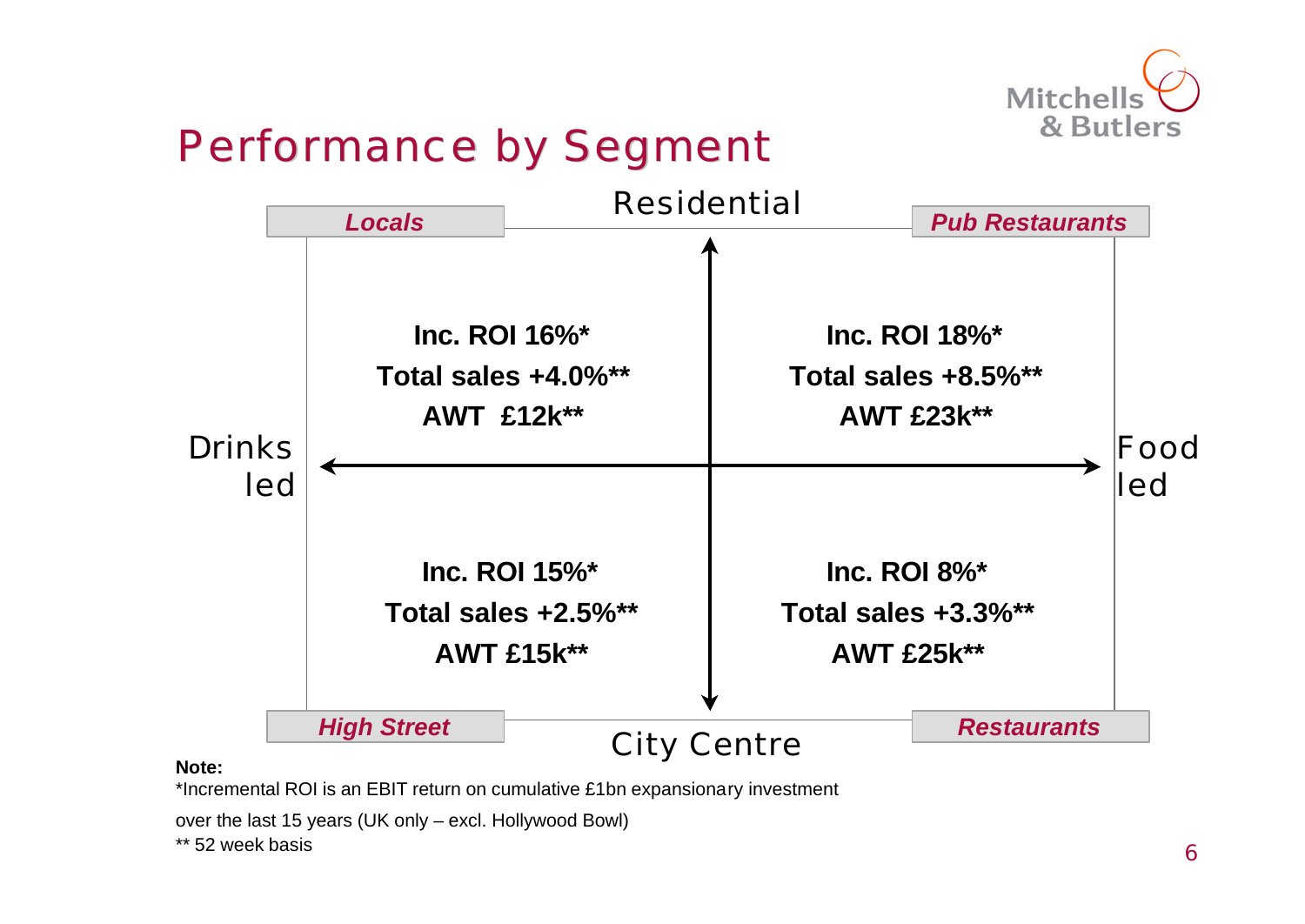

7

Strong **Branding** 

Individual Pub

Note: 1. Excludes Hollywood Bowl (25 outlets) and Alex (42 outlets) 2. The Group operates 3,963 rooms adjacent to its pubs and pub restaurants under the InnKeepers Lodge and Express by Holiday Inn brands

3. Percentages represent split of UK managed sites (excluding Bowling, and Hotels) at end FY 2005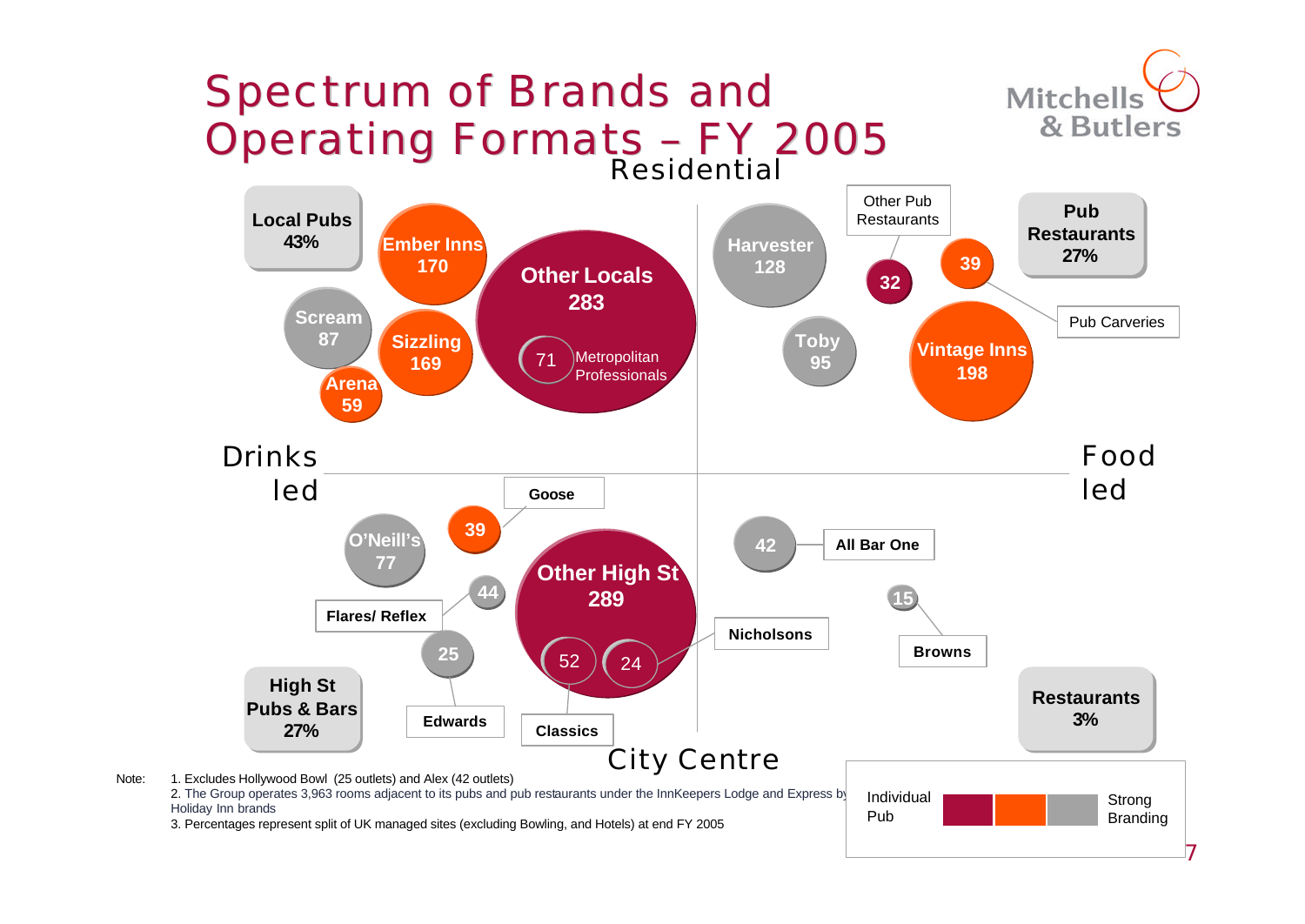## Outlet Reconciliation - FY 2005 Mitchells

#### **Outlet Reconciliation - FY 2005**

|                                    |       | <b>Total MAB Franchised</b> | <b>Total Managed Pubs &amp; Bars Restaurants</b> |       |     |
|------------------------------------|-------|-----------------------------|--------------------------------------------------|-------|-----|
| <b>Opening Outlets (end FY 04)</b> | 2006  | 87                          | 1919                                             | 1317  | 602 |
| <b>Transfers</b>                   |       | 29                          | $-29$                                            | -21   | -8  |
| <b>Disposals</b>                   | $-39$ | -1                          | $-38$                                            | $-30$ | -8  |
| <b>Acquisitions</b>                | 6     | 0                           | 6                                                |       | 5   |
| <b>Closing Outlets (end FY 05)</b> | 1973  | 115                         | 1858                                             | 1267  | 591 |
| memo: Conversions                  |       |                             | 80                                               | 45    | 35  |

Note:

Pubs with adjacent accommodation are counted as 1 site

Franchise numbers include 12 leased pubs at end FY 04 and 11 leased pubs at end FY 05

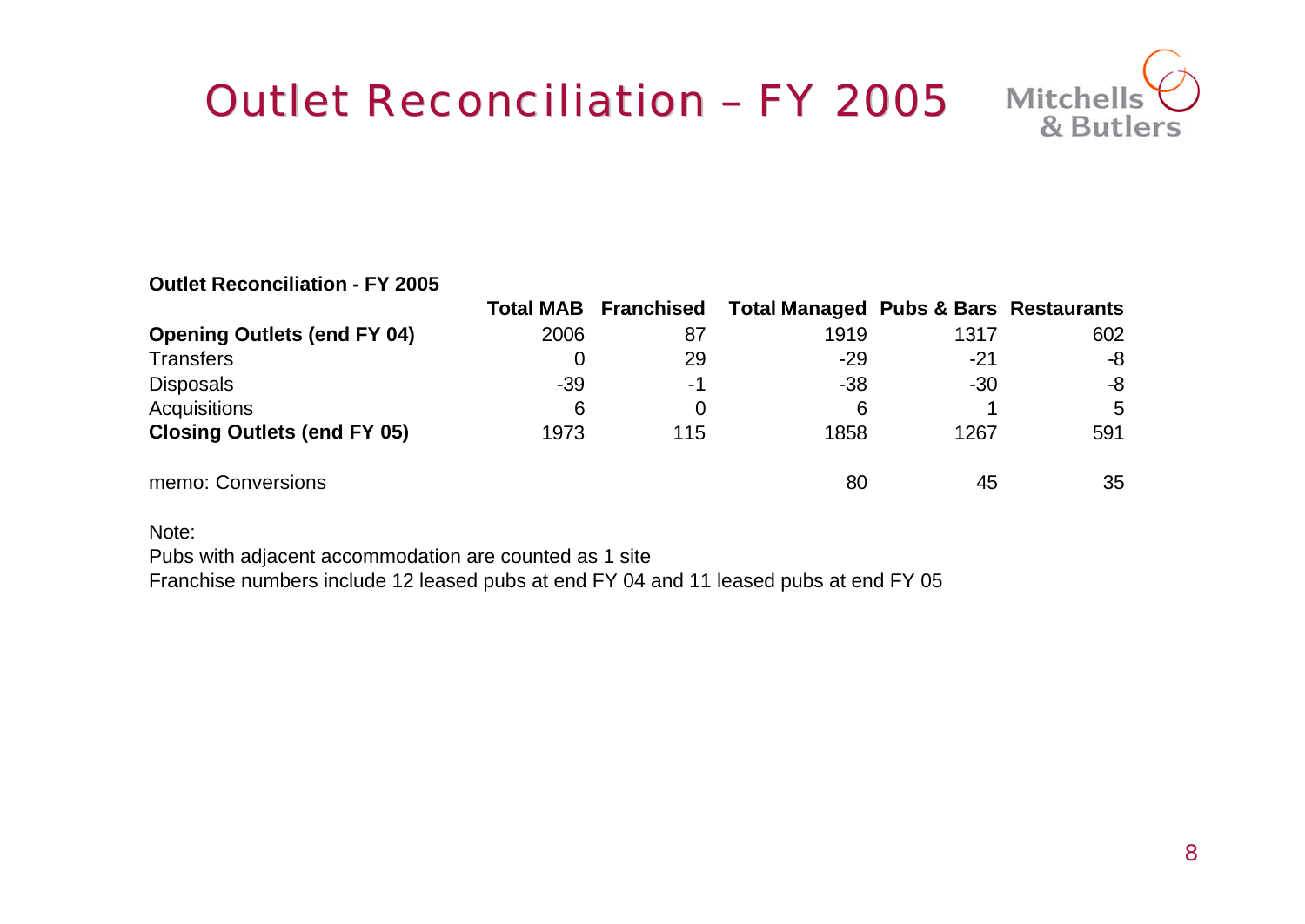

### Managed Estate – Number of Outlets and AWT

#### **Managed Estate - Number of Outlets and AWT**

|                                | <b>Branded</b> |              |              | <b>Unbranded</b> |              |              | <b>Total</b> |              |              |
|--------------------------------|----------------|--------------|--------------|------------------|--------------|--------------|--------------|--------------|--------------|
| <b>Pubs &amp; Bars</b>         | <b>FY 05</b>   | <b>HY 05</b> | <b>FY 04</b> | <b>FY 05</b>     | <b>HY 05</b> | <b>FY 04</b> | <b>FY 05</b> | <b>HY 05</b> | <b>FY 04</b> |
| <b>Period End Outlets</b>      | 694            | 693          | 685          | 573              | 595          | 632          | 1267         | 1288         | 1317         |
| <b>Average Trading Outlets</b> | 693            | 685          | 673          | 594              | 618          | 660          | 1287         | 1303         | 1333         |
| <b>AWT</b>                     | 15.3           | 15.2         | 14.9         | 11.7             | 11.2         | 10.7         | 13.6         | 13.3         | 12.9         |
| <b>Restaurants</b>             |                |              |              |                  |              |              |              |              |              |
| <b>Period End Outlets</b>      | 525            | 524          | 543          | 67               | 70           | 59           | 592          | 594          | 602          |
| <b>Average Trading Outlets</b> | 530            | 538          | 545          | 61               | 59           | 56           | 591          | 597          | 601          |
| <b>AWT</b>                     | 22.5           | 21.9         | 20.9         | 21.2             | 19.0         | 17.8         | 22.4         | 21.6         | 20.6         |
| <b>MAB Total</b>               |                |              |              |                  |              |              |              |              |              |
| <b>Period End Outlets</b>      | 1219           | 1217         | 1228         | 640              | 665          | 691          | 1859         | 1882         | 1919         |
| <b>Average Trading Outlets</b> | 1223           | 1223         | 1218         | 655              | 677          | 716          | 1878         | 1900         | 1934         |
| AWT                            | 18.4           | 18.2         | 17.6         | 12.6             | 11.8         | 11.3         | 16.4         | 15.9         | 15.3         |

Average weekly trading outlets & AWT are on an MAT basis. AWT is post FRS5 adjustment Italicised numbers have been revised since the Interims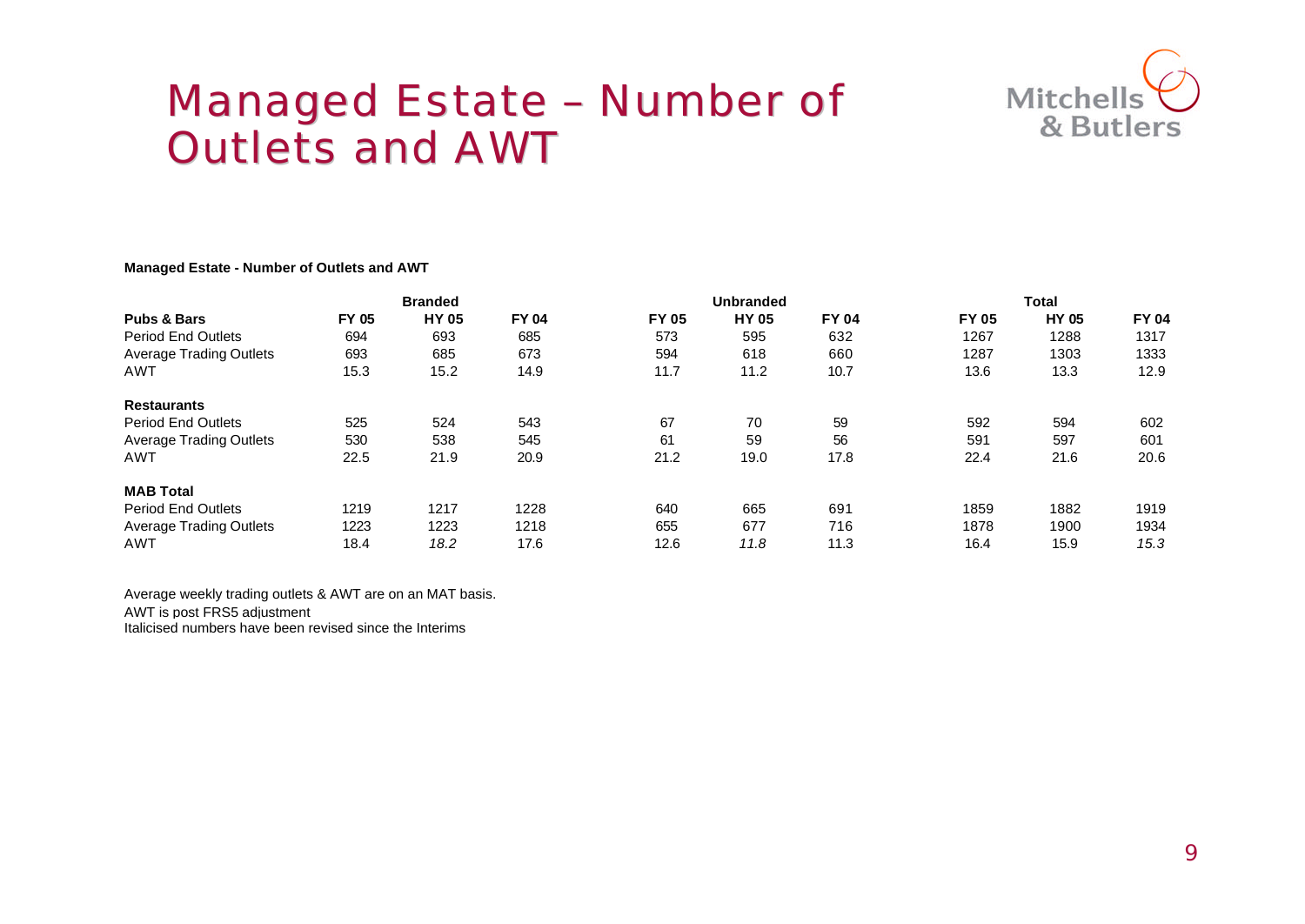



|                | 2005   | 2004  |                |
|----------------|--------|-------|----------------|
| <b>Interim</b> | 3.20p  | 2.85p |                |
| <b>Final</b>   | 7.55p  | 6.65p |                |
| <b>Total</b>   | 10.75p |       | 9.50p up 13.2% |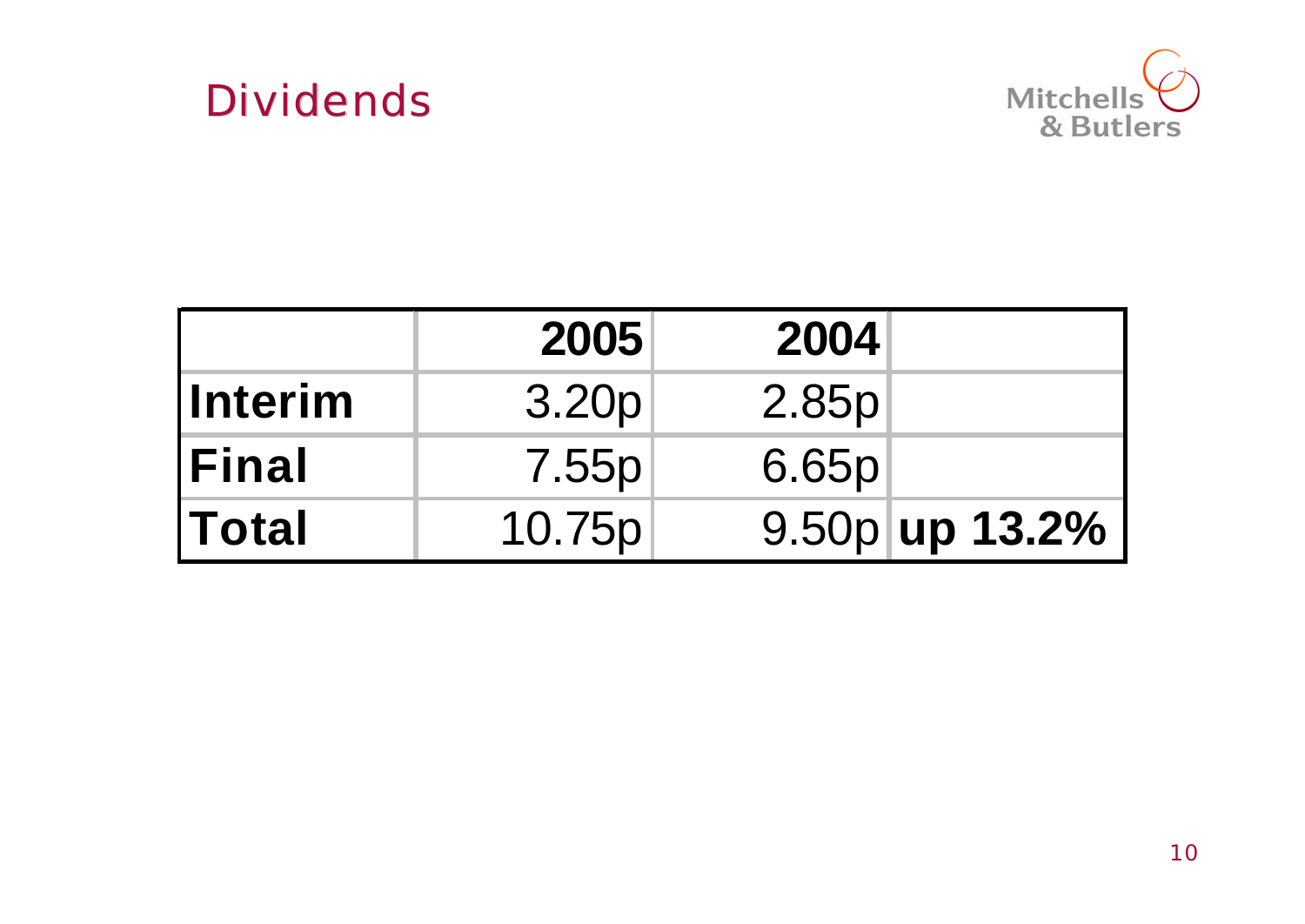

## FRS 17 Adjustment

|                           | <b>FY04</b>     | Adj    | <b>FY04</b>     |
|---------------------------|-----------------|--------|-----------------|
|                           | <b>Reported</b> |        | <b>Restated</b> |
|                           | £m              | £m     | £m              |
| <b>Turnover</b>           | 1,560           |        | 1,560           |
| <b>Operating Profit*:</b> |                 |        |                 |
| <b>Pubs &amp; Bars</b>    | 180             | (7)    | 173             |
| <b>Restaurants</b>        | 104             | (5)    | 99              |
| <b>SCPD</b>               | 1               |        | 1               |
| <b>Total</b>              | 285             | (12)   | 273             |
| <b>PBT</b>                | 184             | (11)   | 173             |
| Earnings*                 | 124             | (7)    | 117             |
| EPS*                      | 22.2p           | (1.3p) | 20.9p           |
| <b>Net Assets</b>         | 1,642           | (219)  | 1,423           |

\* Excluding Exceptional Items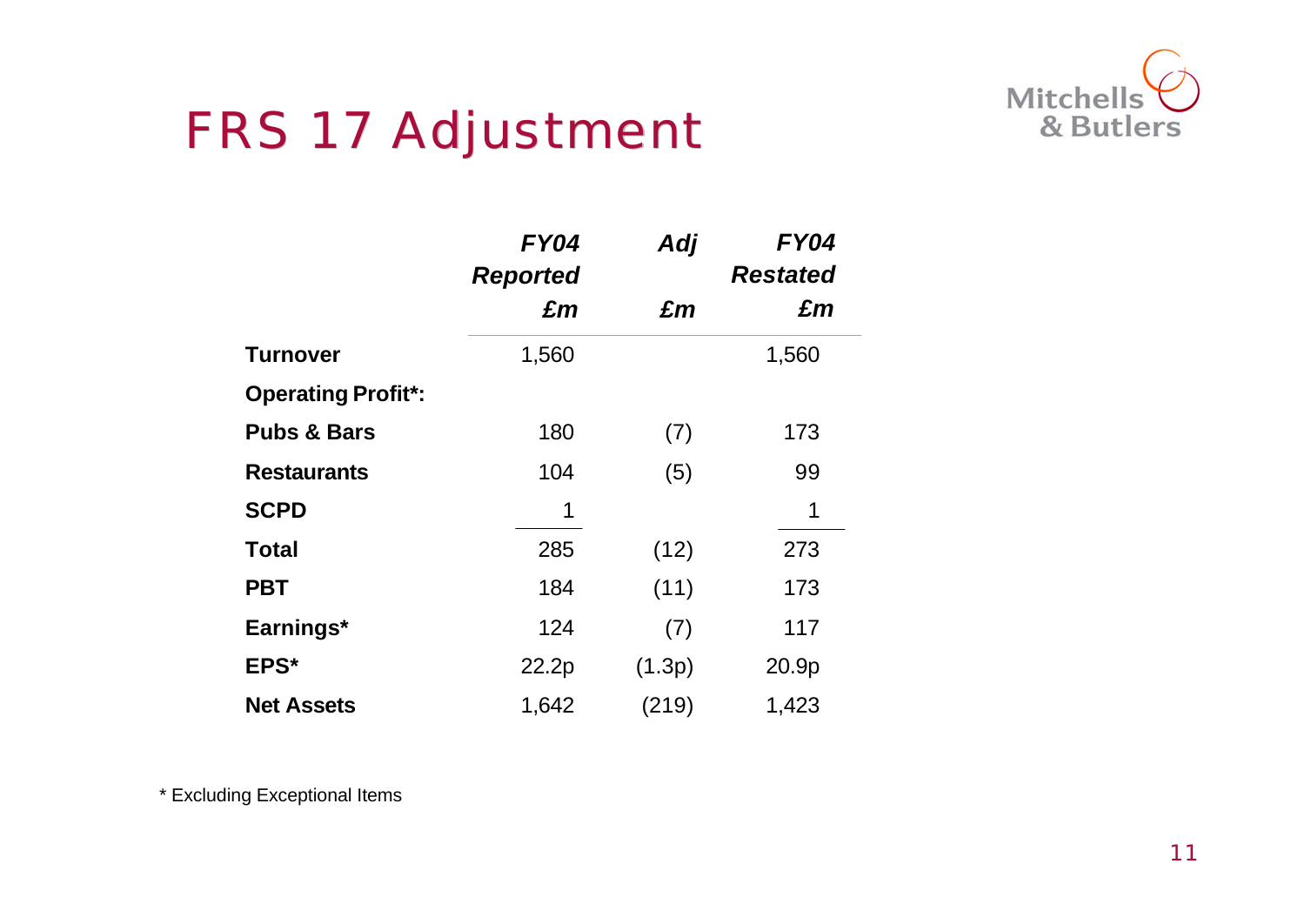

### Securitisation Overview – Key Terms of Notes

| <b>Class</b>   | <b>Amount</b><br>at $1$<br><b>October</b><br>2005 | Legal<br><b>Maturity</b><br><b>Date</b> | <b>Expected Maturity</b><br><b>Date</b> | Coupon            | <b>Ratings</b> |
|----------------|---------------------------------------------------|-----------------------------------------|-----------------------------------------|-------------------|----------------|
| A <sub>1</sub> | £200m                                             | $Dec-30$                                | $Dec-10$                                | £ Libor + $0.45%$ | AAA /AAA/Aaa   |
| A2             | £507m                                             | $Dec-30$                                | Dec-28                                  | 5.574%            | AAA /AAA/Aaa   |
| A3             | \$418.75m*                                        | $Dec-30$                                | $Dec-10$                                | $$ Libor + 0.45%$ | AAA /AAA/Aaa   |
| <b>B1</b>      | £330m                                             | $Dec-25$                                | $Dec-23$                                | 5.965%            | A/A            |
| <b>B2</b>      | £350m                                             | $Dec-30$                                | Dec-28                                  | 6.013%            | A/A            |
| C <sub>1</sub> | £200m                                             | Sep-32                                  | Sep-30                                  | 6.469%            | BBB+/BBB+      |

- Cash interest cost of securitised debt is 6%
- Floating rate notes are fully hedged over their full life.
- Debt fully amortises by September 2030
- Interest is payable quarterly in arrears on 15 March, 15 June, 15 September, 15 December
- AAA/AAA/Aaa Rating is based upon a monoline insurance wrap provided by Ambac
- Ratings are as given by Standard & Poors, Moodys (on the Class A notes) and Fitch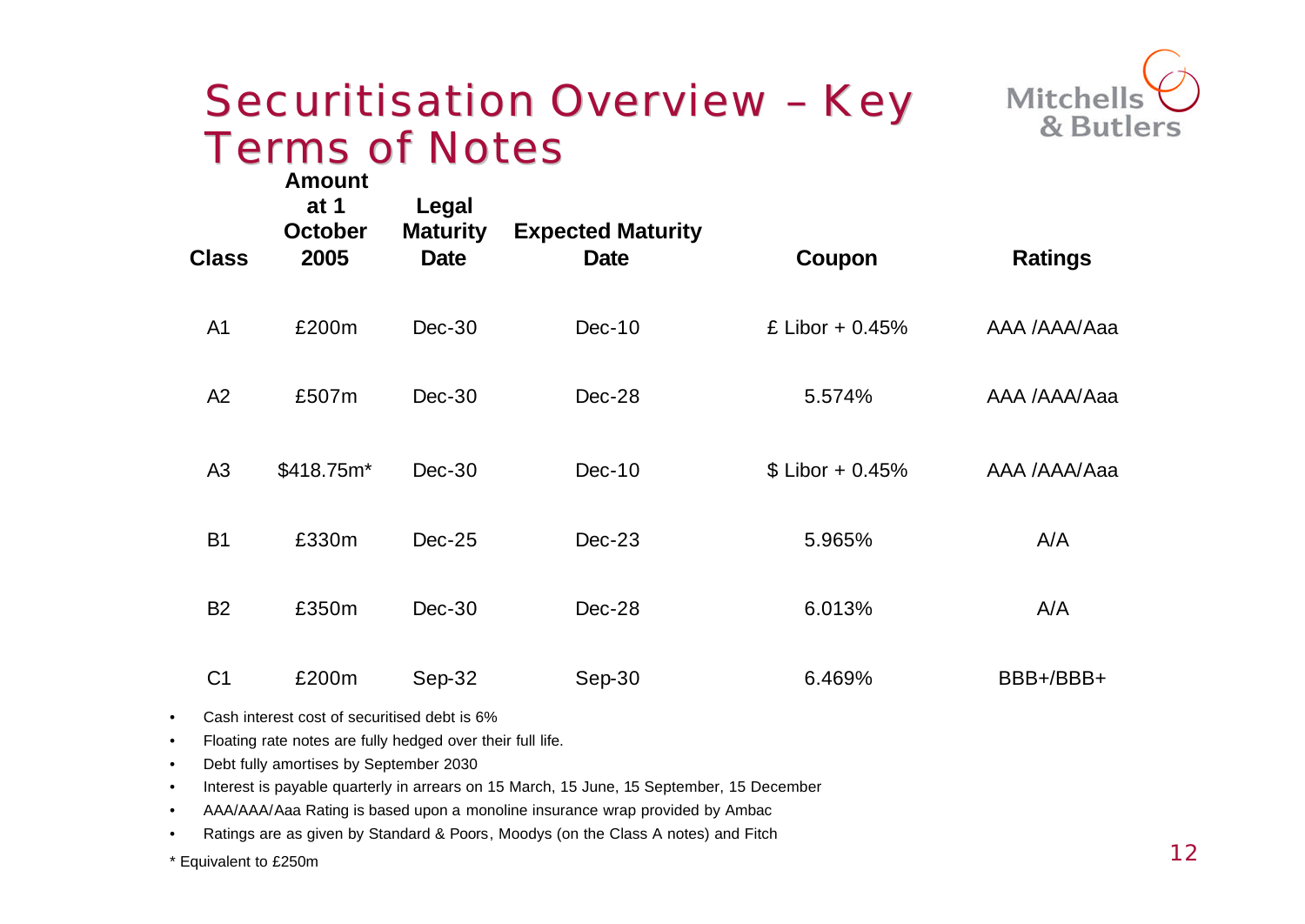## Securitisation Overview - Amortisation Profile of Bonds





NB. Graph shows the scheduled legal amortisation profile